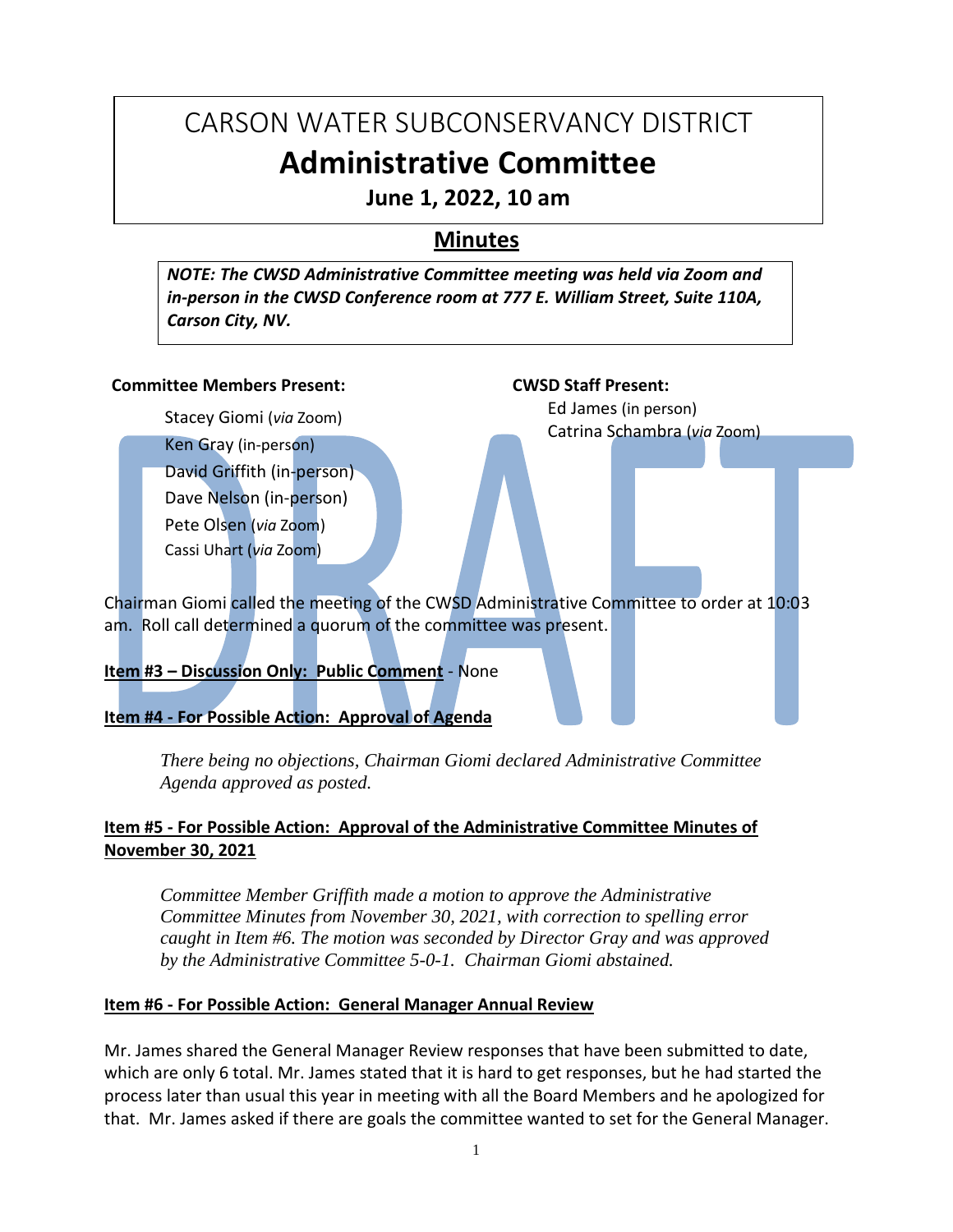Director Gray apologized as he did not get his review submitted, but he thinks Mr. James does an excellent job! His suggestion of goals should be in alignment with the Strategic Planning goals. Committee Member Griffith agrees with both the caliber of the job performance and using the Strategic Planning goals as a focus for the coming year.

Mr. James stated the responses to the Strategic Planning Session priorities survey would be included in the June Board package. He also included his response to each category and how he proposes staff will pursue the goal. This way the Board can review the suggestions prior to the meeting.

Several committee members agreed that they may have been too generous in their priorities because of the extensive list of goals. Director Giomi suggested the Board can streamline the Strategic Plan at the June meeting. As far as Mr. James' job performance, he believes one of his biggest functions is communicating with Board members and he does a great job!

Director Gray's only concern is a succession plan. It is something he feels we need to address sooner rather than later because the time will come when we need to replace Mr. James. It would be ideal that we have someone that was mentored by him and was able to work alongside him prior to taking over his position. He asked Mr. James if he has been thinking about how long he is planning to work before retirement. Mr. James stated that it would be at least four more years as he has several projects, including the 30-year Regional Water Resource Plan, that he wants to bring into fruition before retiring. Mr. James agrees that within a year of his retirement it would be a goal to bring in a replacement to be trained and mentored by him before departing. Afterwards he could be available as a consultant on an as needed basis. Director Gray suggests that we have an Ad Hoc Committee on this subject so we will be prepared when the time comes. Mr. James said that would be a good idea as the position needs to be reviewed and determined how we want it filled. For instance, the way the job description is written right now, no one in-house would qualify. Committee Member Griffith agrees it is important that we investigate this so CWSD will not be caught in the lurch unprepared.

Chairman Giomi stated that we are getting a bit off topic and asked Mr. James to state the purpose of this agenda item. Mr. James stated per CWSD policy, to receive a merit increase he needs a satisfactory annual review. The committee makes a recommendation to the full Board for approval.

*Committee Member Griffith made a motion to recommend approval of the General Manager Annual Review and resulting July 1, 2022, merit increase to the full Board at the June 15, 2022, meeting. The motion was seconded by Director Gray and unanimously approved by the Administrative Committee.*

## **Item #7 - For Possible Action: CWSD Staffing Requirements**

Mr. James reported that the extra staff person that had been hired in November had found a better position and resigned. We learned that the position of part-time with no benefits and only 16 hours a week did not work for us or the employee. It did not offer the flexibility we needed. The staff is working at capacity and needs another employee to help with the workload. Staff would like to propose hiring a Water Resource Specialist I. This would be a 35– 40-hour position with benefits. We are working on the job description, but it would be in the \$55,000- \$75,000 salary range. Because we had budgeted for Holly's position already the impact to FY 2022-23 would be about \$50,000, including benefits costs. Implementation of the Strategic Planning goals and taking on more grants would require another employee.

Committee member Griffith thinks this request is justified due to the ever-increasing workload.